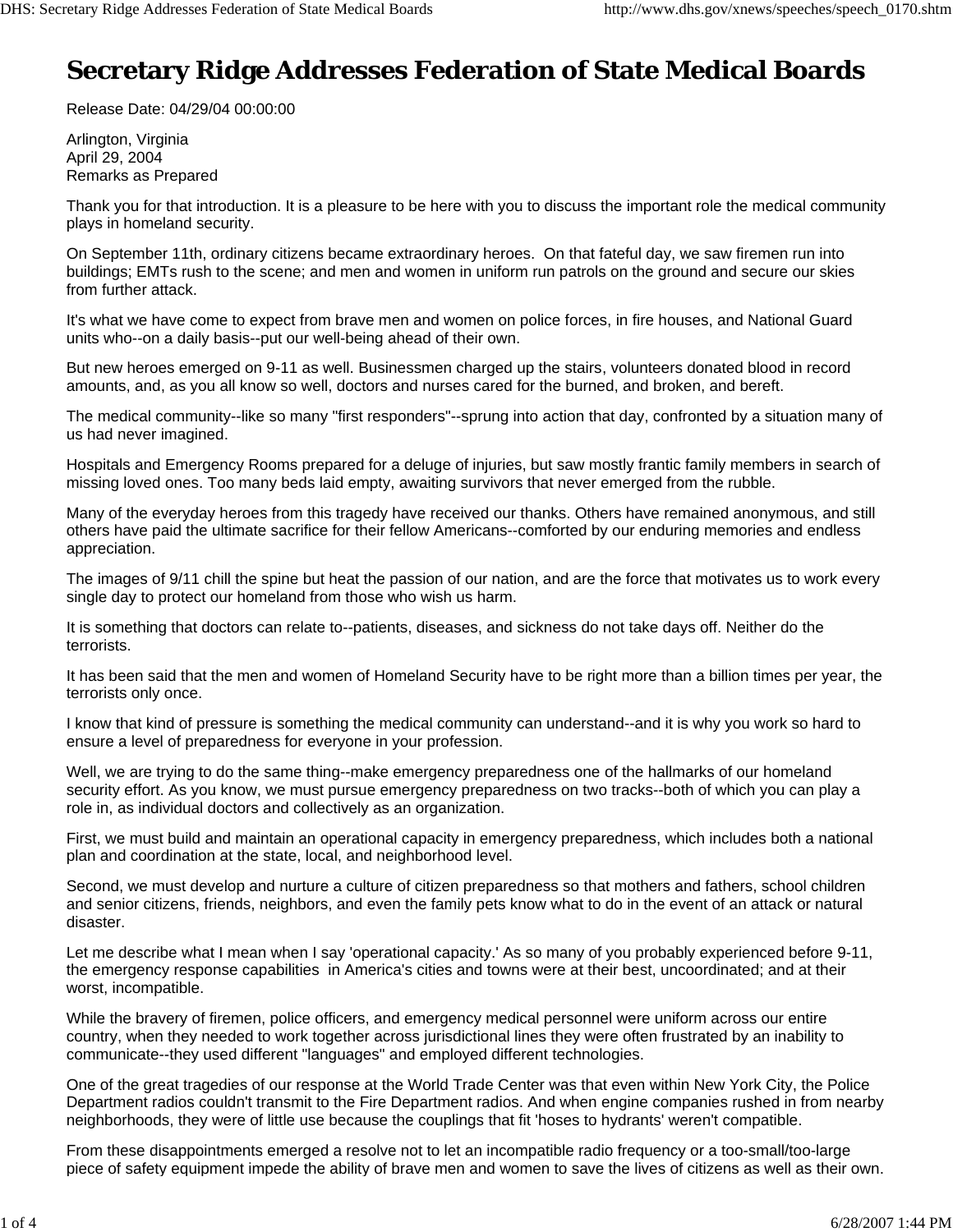p you have a set of the set of the set of the set of the set of the set of the set of the set of the set of th<br>In the set of the set of the set of the set of the set of the set of the set of the set of the set of the set

So this Department is determined to forge operational capacity when it comes to emergency preparedness, quite simply, the capacity for governors and mayors, police and fire chiefs, hospital staff and EMTs to prevent, prepare, and respond to disasters of any kind--whether wrought by man or Mother Nature.

I am pleased to say that we are already making great progress in this area. The Federal Government has improved communication--and coordination--with our partners at the state and local level.

For instance, amid the disasters wrought by Hurricane Isabel, the California wildfires, and last year's August blackout, the hard work of early preparation meant faster deployment of resources and manpower--so that assistance was available and ready to turnaround at a moment's notice.

In addition, thanks to secure communications, expanded security clearances for our partners, and the shared language of the Homeland Security Advisory system, we created a powerful and constant two-way flow of information between the federal government and our partners at the state and local level. This kind of coordination is crucial for emergency preparedness.

So is having a plan, which is why the Department developed the National Response Plan to integrate all of the current federal response capabilities under a single "all hazards" system for prevention, preparedness, response and recovery.

The plan was developed with guidance from all stakeholders--federal government agencies, state, local, and tribal officials, as well as first responders. This working blueprint enhances current federal capabilities and unifies the team that will be charged with responding to potential attacks or disasters.

As part of this plan, we also introduced the National Incident Management System--or NIMS--so that everyone understands what their role will be--and will have the tools they need to be effective.

NIMS is the Nation's first-ever standardized approach to incident management and response--and it unifies federal, state, and local lines of government into one coordinated effort.

NIMS makes America safer--across our entire Nation and throughout every neighborhood--by establishing a uniform set of processes, protocols, and procedures that all emergency responders, at every level of government, will use to conduct response actions.

For the first time, all of the Nation's emergency teams and authorities will use a common language, and a common set of procedures when working individually--and together--to keep America safe.

I like to think of NIMS as the playbook for the NFL Pro-Bowl Game. When you bring together the best players from 26 different teams, a "Blue 42, Slant Right, Release" might mean one thing to the Quarterback, another thing to the Wide Receiver, and yet another to the linemen. At the call of "hike," chaos might break out on the field. At the very least, the play won't be successful.

NIMS ensures that everyone shows up on game day with the same playbook. They will have the same preparation, the same goals and expectations, and--most importantly--they will be speaking the same language. When the quarterback calls a play, everyone will know what they are supposed to do. And in this battle, "safety" is far better than 2 points--in fact, it is the only result worth anything at all.

Of course, having a plan is only the beginning. Emergency personnel also have to have the right equipment, the right training, and the right amount of support to continue to do their jobs well.

This Department has provided unwavering support to these brave first responders--those who arrive on the scene minutes after a tragedy and, they will tell you, are often the last to leave.

Since March 1st, 2003, we have allocated or awarded more than \$8 billion to help our Nation's first responders and state and local governments to prevent, respond, and recover from potential acts of terrorism and other disasters.

This money has already been used to purchase everything from the simplest radio to the most up-to-date technology for detecting bombs and weapons of mass destruction. It has been used to purchase and upgrade the critical equipment that first responders use to keep all of us safe--which is central to our mission of increasing America's preparedness.

When it comes to purchasing equipment with these new funds, we must ensure that the money is used effectively. We want to ensure that when federal money is spent, it fosters the kind of coordination I just mentioned.

That is why the Department recently announced the first comprehensive Statement of Requirements for communications throughout the first responder community.

This distribution of the first term of the trial distribution of the first term of the second control of the s<br>This distribution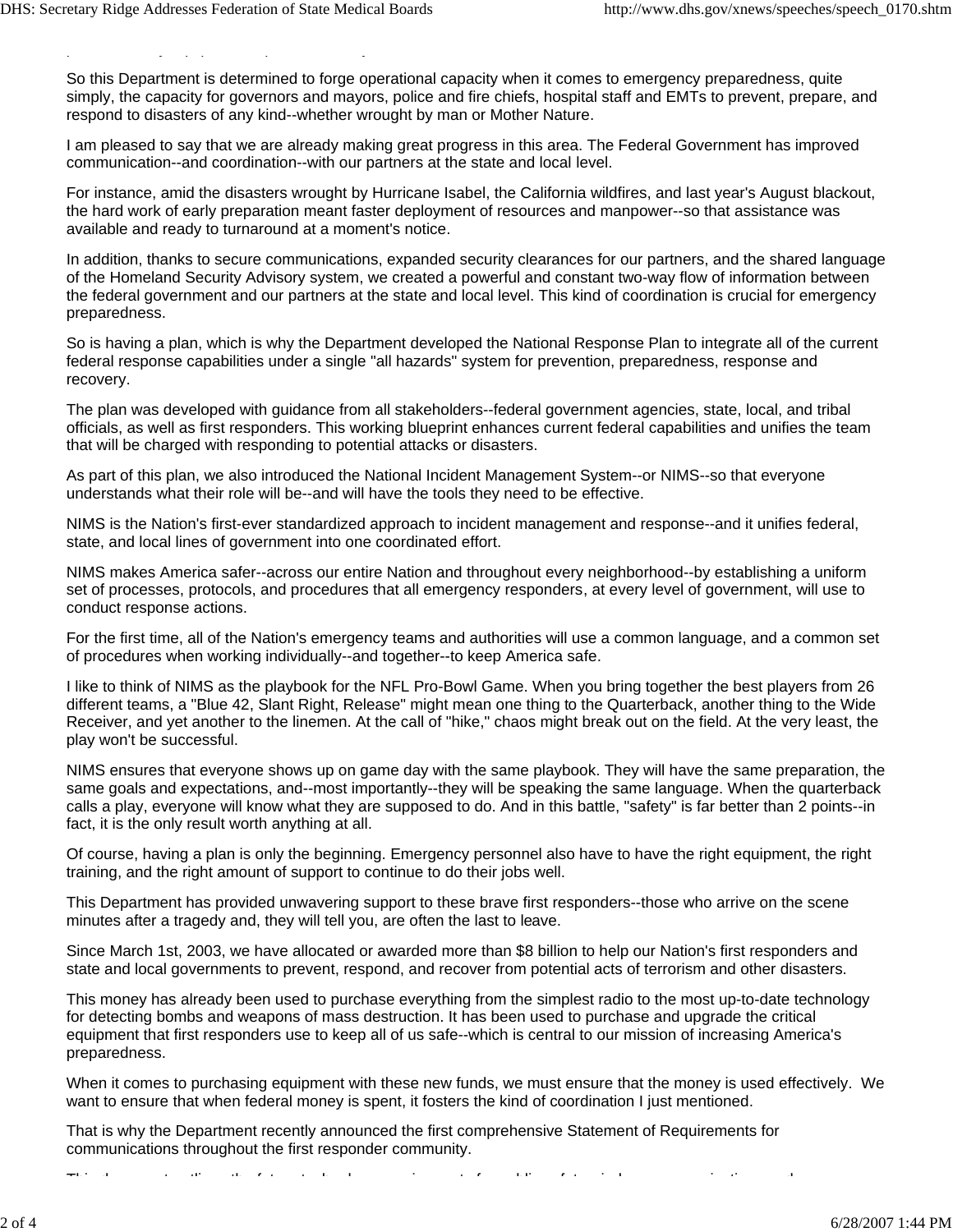This document outlines the future technology requirements for public safety wireless communications and interoperability. This is going to serve as another chapter in our playbook--one that will bring governments, public safety officials, the communications industry, and future research and development efforts together under a common mission.

Because only together can we provide first responders with the tools they need to do their jobs well--in a way that replaces outdated, outmoded relics with an interoperable, innovative and integrated system of communications.

We have also adopted the first set of standards regarding personal protective equipment developed to protect first responders against chemical, biological, radiological and nuclear incidents.

These standards, which will assist state and local procurement officials and manufacturers, are intended to provide emergency personnel with the best available protective gear--allowing them to protect themselves, as they work to protect others.

\*\*\*

As we fight a new battle against the terrorists, against the evil perpetrators of tragedies like 9-11, dedicated men and women throughout the medical community have taken on new titles. In addition to being "first preventers" in their traditional duties as care providers, they are also now a part of the first responder community.

We have seen the face of mass terrorist destruction, and the faces of its many victims. And we know that the potential exists for further attacks of this magnitude. Doctors, nurses, EMTs, and medical emergency professionals of all varieties may one day be called upon to again respond at the scene of such a tragedy--and we must be prepared.

As I said earlier, on September 11th many doctors, nurses, and hospital staff prepared triage areas and emergency rooms for the expected deluge of injuries trickling out of the World Trade Center. But few emerged, and we learned the lesson that in the future we need to be prepared to deploy additional medical resources at the scene of an attack or disaster.

So Homeland Security has taken over operation of the National Disaster Medical System--which consists of specially trained teams of medical professionals that are ready to activate during an incident.

These teams cover a variety of fields, including doctors and nurses capable of specializing in burns, pediatrics, crush injuries, mental health, as well as those who can properly deal with the medical consequences of chemical, biological, or nuclear materials.

This system has also readied mortuary units with the training and experience necessary to help recover, identify, and process deceased victims.

Perhaps just as important, the NDMS has incorporated these teams of medical professionals into the training exercises and planning for potential future disasters.

Now, we are able to pre-position these teams during an incident and ensure faster response times and closer cooperation between these specialized teams--and others like police and firemen--providing direct aid to disaster victims.

For instance, before Hurricane Isabel made landfall last September the Federal Emergency Management Agency opened several staging areas and mobilization centers in anticipation of the services that would be necessary once the powerful storm hit the coast.

NDMS was part of this advance deployment--along with other resources--that included Emergency Response Teams in every state along the hurricane's projected path.

\*\*\*

Hurricane Isabel is also a good example of the second aspect of emergency preparedness --citizen education and awareness. The "Ready" Campaign is the flagship of our citizen engagement efforts --I am sure that most of you have visited the Ready.gov website.

Ready is a national public service advertising campaign designed to educate and empower American citizens to prepare for and respond to potential terrorist attacks and other emergencies. I am proud to say that it is working.

Our strategic partner, The Ad Council, declared that "Ready" was one of the most successful campaign launches in the storied 62-year history of their organization --more than 113 million people saw or read about the Ready campaign during its launch. Another 18.7 million people have visited the website accounting for more than 1.7 billion hits!

If you ask people in south Florida, or the Outer Banks of North Carolina about being "ready," they already know about buying supplies keeping extra batteries handy and even having a hurricane evacuation route planned